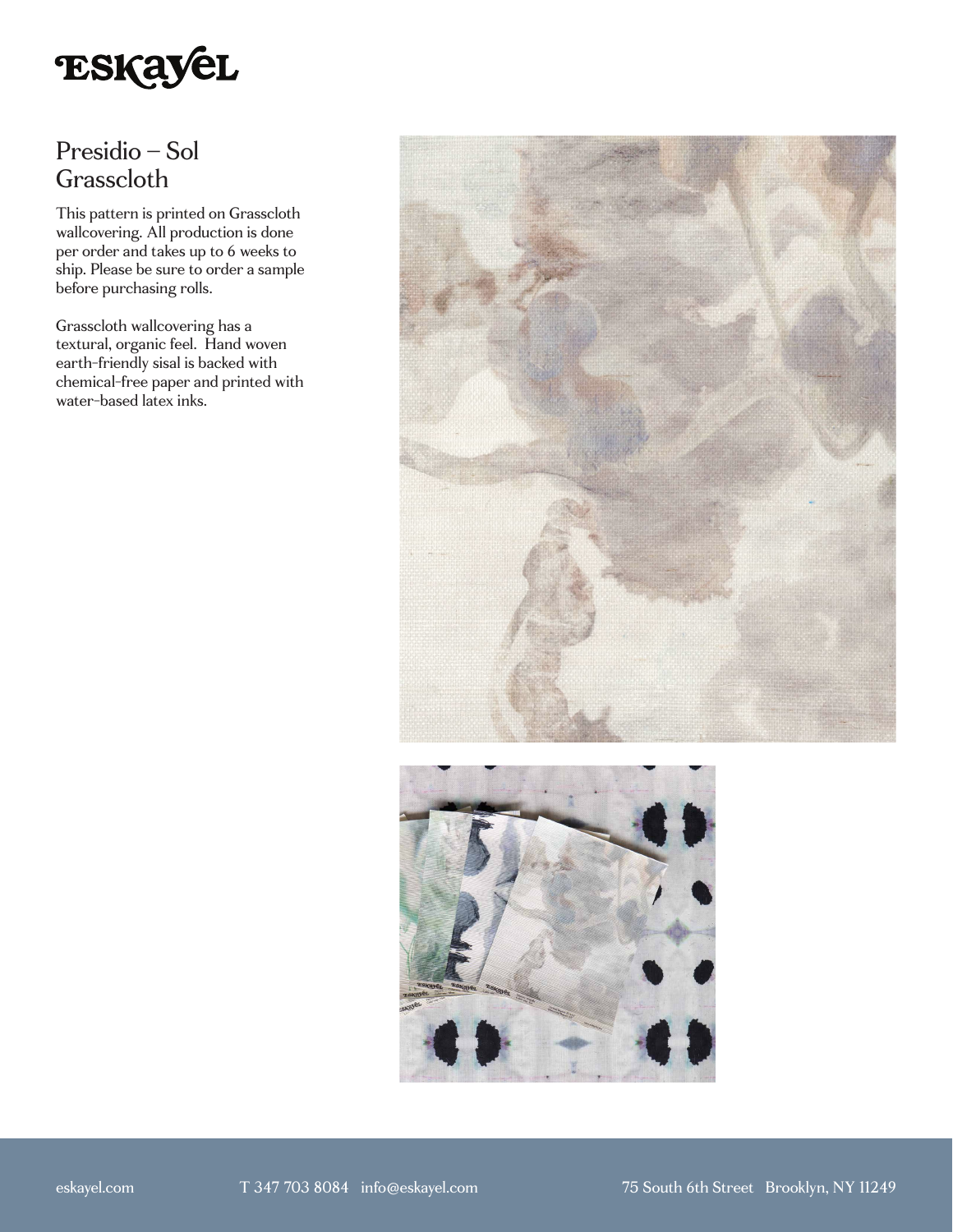

| Vertical Repeat   | 57.443"                                       |
|-------------------|-----------------------------------------------|
| Horizontal Repeat | 33" **Please note this is a half drop repeat. |
| Roll Width        | 33"                                           |
| Roll Length       | 15' Printed continuously up to a triple roll  |

| Pricing           | Sold by the roll                                                                |
|-------------------|---------------------------------------------------------------------------------|
| Selvage           | l" paper comes untrimmed                                                        |
| Sample Size       | 7" x 10" ** If you are unsure of color please order a sample before purchasing. |
| Large Sample Size | $33'' \times 24''$                                                              |

| Wallpaper Type | Grasscloth                                                                                      |
|----------------|-------------------------------------------------------------------------------------------------|
| Material       | Sisal grasscloth backed with chemical free paper                                                |
| Print Method   | Digital latex water-based ink                                                                   |
| Lead Time      | 4-7 weeks **Rush Service subject to availability. Rush fee does not include expedited shipping. |

| Care          | Vacuum only - do not dampen                                                                                                                                                                                                                                                                             |
|---------------|---------------------------------------------------------------------------------------------------------------------------------------------------------------------------------------------------------------------------------------------------------------------------------------------------------|
| Fire Rating   | Class A (ASTM E84)                                                                                                                                                                                                                                                                                      |
| Color & Scale | We always strive for color accuracy but please note that colors shown on the website are a repre-<br>sentation only. Please refer to the actual product sample. ** Also due to varying ink/print systems<br>wallpapers and fabrics of the same pattern are not always an exact match in color or scale. |
| Made In       | USA                                                                                                                                                                                                                                                                                                     |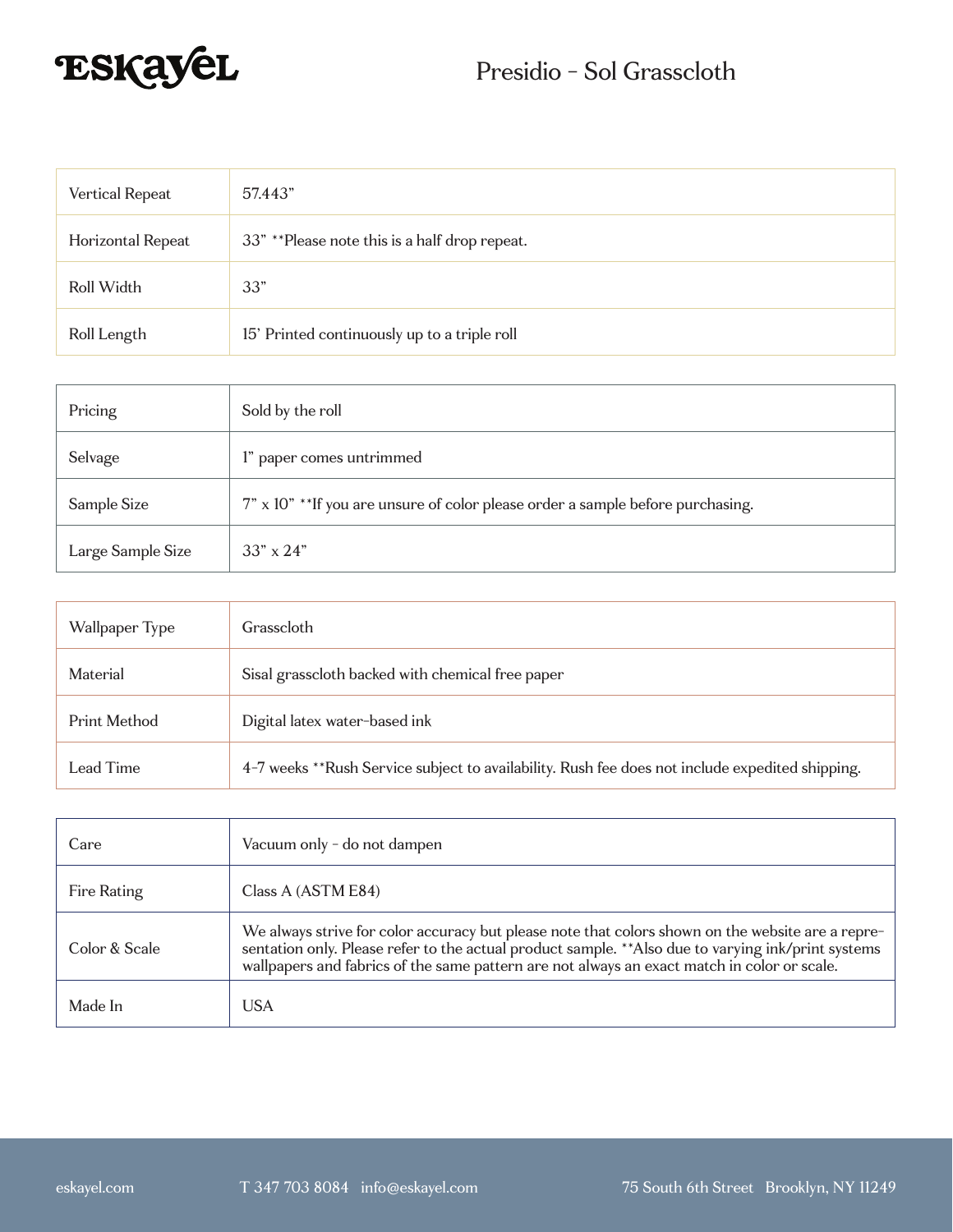

Presidio - Sol Grasscloth

8' tall x 9' long wall pictured below in Presidio — Sol **Grasscloth** 



9'

 $8'$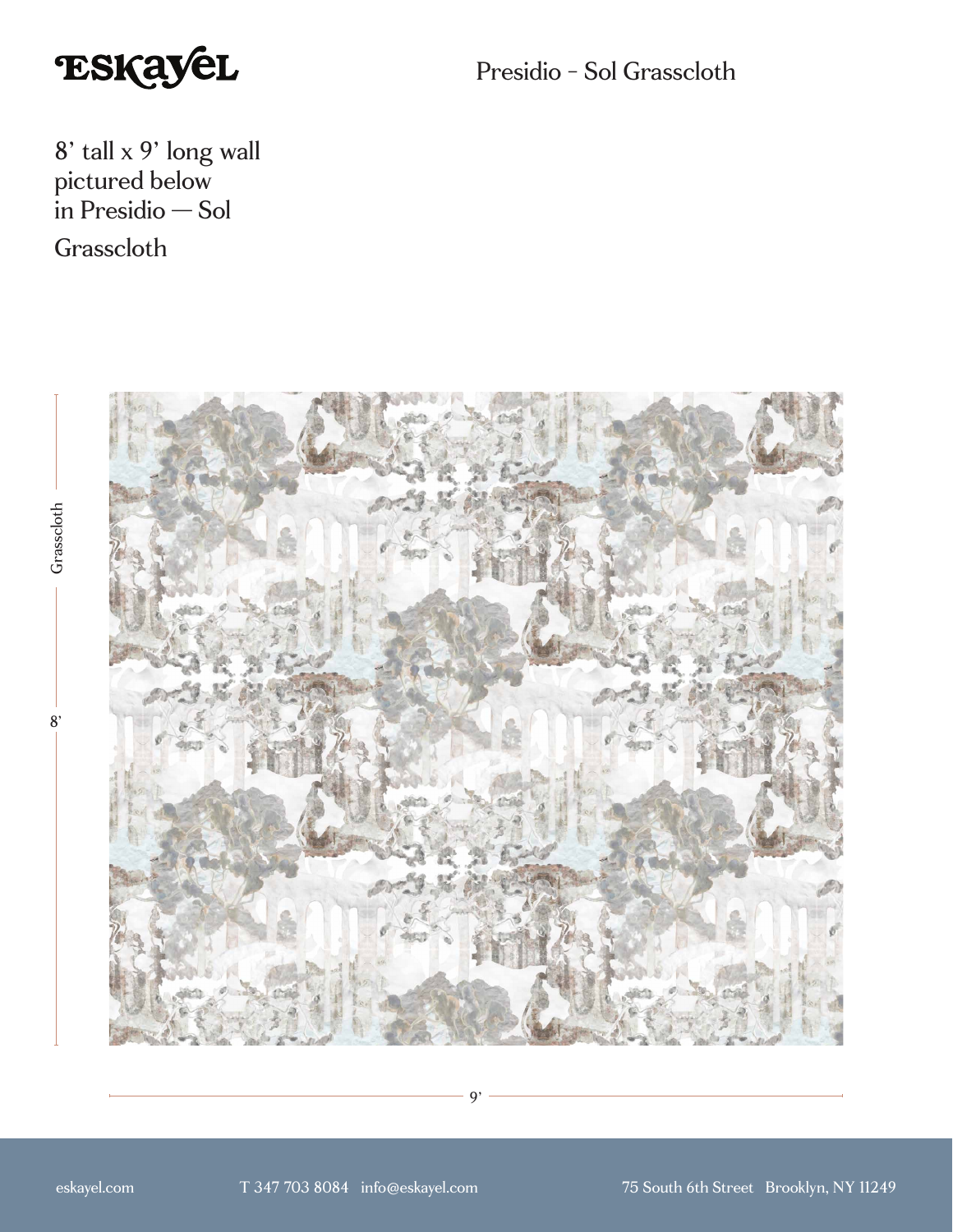

### Installation Guide

### How to Measure the Amount of Paper to Order

\*\*We always recommend confirming quantities with your wallpaper installer prior to ordering.

We recommend measuring with a yardstick or steel tape measure. Make your measurements in feet and round off to the next half foot or foot. Measure the wall height from the floor to the ceiling, excluding any baseboards or moldings. Then measure the length of the wall without deducting for windows or doors (this will leave you extra wallpaper in case you may need it). Multiply the two measurements to find the surface area of the wall.

Single rolls of this paper are 15 feet long and 33 inches wide. 1 roll covers about 40 square feet. To find the number of rolls needed to cover your wall, multiply the height and the width of the wall by rounding up each length to the nearest foot. Then divide by 40.

Example: For a wall that is 10 feet 6 inches high by 14 feet 4 inches long. Round up and multiply 11 feet by 15 feet to get 165 square feet. Divide 165 by 40 and you will get 4.125. In this case you will need 5 rolls.

If the number divides out to be .5 or above, you will need to add one more roll to be safe. If you were to get 2.4, 3 rolls would be enough, but if you get 2.5 to 3.4, you will need 4 rolls.

Please feel free to contact us anytime for assistance in finalizing your calculation.